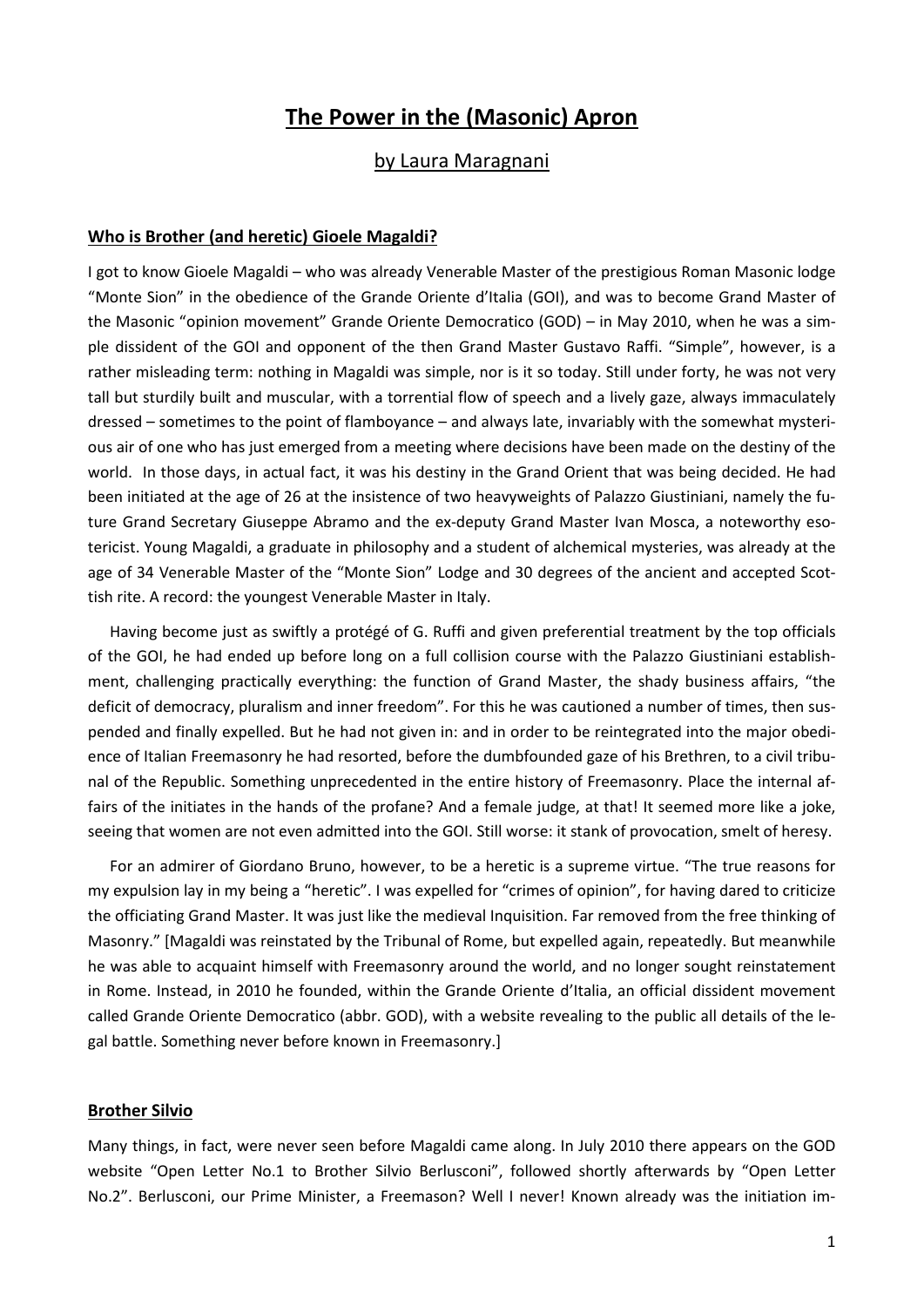parted to him directly by Grand Master Giordano Gamberini in Jan. 1978 in Rome, in the presence of Licio Gelli, Venerable Master of the "P2" Lodge – an initiation then renounced by Berlusconi himself as if it were a mere jest. But Masonic Initiation, as Brother Gioele reminds Brother Silvio, once conferred, is irrevocable: "Indelible as any ordination into priesthood and its mysteries."

Thus, the Berlusconi as described by GOD is a very different from the one we are used to: he is a keen practitioner of astrology, a student of Egyptian esotericism, a subtle employer of esoteric-Masonic symbology in his gardens in Sardinia and his mausoleum in Arcore, a frequenter of international Masonic circles, with close relations, dating from 1992-93, with the most conservative ranks of Anglo-American Masons. [To begin with, G. Magaldi's campaign is ignored or ridiculed by the media. But, gradually, interest grows in the revelations made public on the GOD website, regarding the 'back office' activities of Freemasonry.] No denial of the allegations has been received from Berlusconi.

#### **In the back office of Masonry**

Now we have reached the main point. The "back office". Magaldi is the first to have revealed on the GOD website the existence of a "room behind the scenes" where "the real questions of power in our times" are discussed and deliberated. A back office that is clearly Masonic and whose chief protagonists are all Freemasons, just as are the heads of State and political leaders (or they are at least para-Masons), who put diligently into practice the decisions taken by the privileged ones in the privacy of their most exclusive cliques. … In July 2010 the project of the present publication by Magaldi is born. But why the subtitle? – "Because the Freemasons as a whole have been and still remain to an unlimited degree responsible for the principal events in recent history and in the present day."

The book was planned to come out in spring 2011. But it fails to appear by then. In January 2011 Magaldi disappears. He becomes uncharacteristically silent and uncommunicative. Every so often he informs us that he is off to London, maybe also to New York. We are told that he must "see certain documents", that he has to "speak to certain Brothers", that he is "studying", that he is "working very hard". Then, silence. It goes on like this for nearly four years.

We are glad to report that he is still alive. He had already told us, in half seriousness, that he was not "called to be a martyr or unarmed prophet" and that he had deposited documents and life-saving memoranda in the most reliable hands. Thanks to GOD (website), we know that Magaldi is organizing an association for "liberal socialism" dedicated to one of his totem figures, the Freemason Eleanor Roosevelt, mother of the Universal Declaration of Human Rights and wife of Franklin D Roosevelt who saved Europe from Nazi-Fascism and set it back on its feet with the help of the Marshall Plan. Roosevelt and his Secretary of State George Marshall were both Masons. As was also John Maynard Keynes, by whose economic principles the Marshall Plan was inspired.

All this is information that we will find, in the end, in the interminable manuscript (1350 sheets of paper) with which Magaldi reappears in June 2014: the manuscript, still unfinished, which will become the Trilogy "Masons" of which this is the first volume. What does it tell us? – That behind the scenes there is a command centre or, rather, various command centres more or less allied with, or opposed to, one another according to historical circumstances. Because Freemasonry is not a monolith, Brother Gioele explains: it is a universe populated by progressives and conservatives, libertarians and neo-aristocrats, oligarchs and democrats all engaged in an eternal process of confrontation/encounter from which emerge the great chal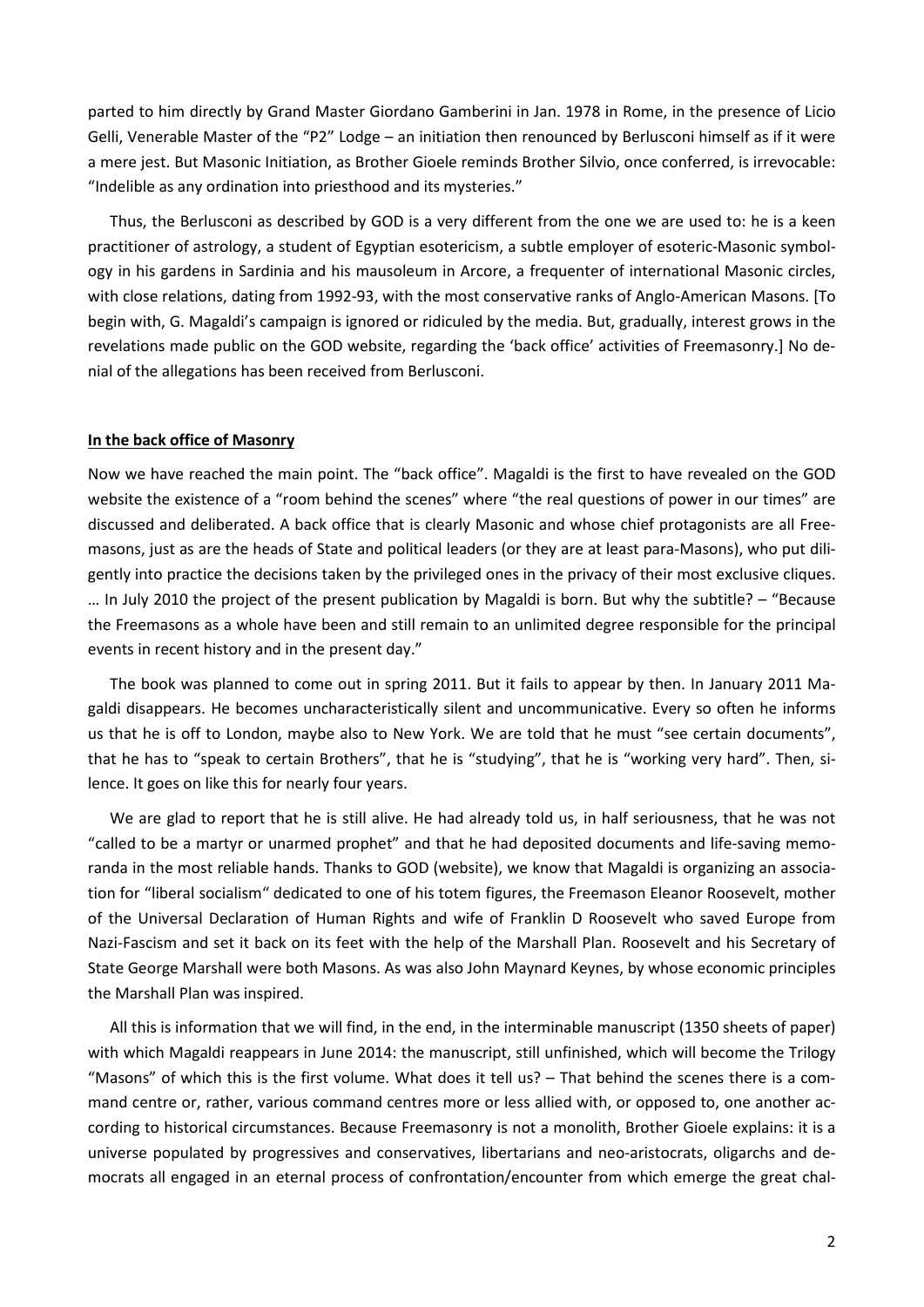lenges of modern times, with their illuminist dreams of liberty, equality, fraternity, but also the nightmares of Nazi-Fascism in Europe and the dictatorships in Latin America and the Middle East.

But what about the names? – you will ask – of course. It's the first thing the reader looks for in this endless sea of pages … and there are lots of names – from Barack Obama to Francois Hollande, from Angela Merkel to Vladimir Putin, from Giorgio Napolitano to Mario Draghi. The reader's inevitable reaction will be: But this is not possible. The people mentioned will deny it. This author is crazy. Where are the proofs.

#### **The Secrets of the Ur-Lodges**

In 2010, the famous year in which Gioele Magaldi vanished from our radar, he became a member of the "Thomas Paine", the oldest Ur-Lodge in the world (founded in 1849-50). And here we must explain what the Ur-Lodges are, whose existence, revealed for the first time in these pages, was for a century and a half one of the most closely-guarded secrets of modern Freemasonry. The super-Lodges, says Magaldi, are the "Masonic cliques actively guiding contemporary history", that is, "groups and individuals with an orientation and a mission structured on a supra-national and cosmopolitan level". And they have "outstripped by far the modest influence of ordinary Freemasonry". How do they differ from ordinary Freemasonry? And what do the Ur-Lodges do?

Magaldi gives the following answer: "Ordinary Freemasonry is that embodied in the circle of the Grand Lodges (federations of Lodges which, generally speaking, employ the same ritual) and of the Grand Orients (federation of Lodges which often choose to employ different rituals but are self-administering in a unitary and centralized manner) , organized on a national basis and standing in international diplomatic relations with other Masonic bodies. We have here a circle that has fostered, grappled with, overcome the great challenges of the modern world, but is now in a serious state of crisis and decline owing to its conservatism, the scleroticization of its structures, its pseudo-ecclesiastical dogmatism, its tendency to excommunicate any heretical and critical voice in its midst, its non-inclusive and unwelcoming attitude towards lesser Masonic communities, its blameworthy inclination to "divide what is a whole" instead of "reuniting what is scattered"– a typical phrase and typical initiatory duty of genuine Masons. But the problem, above all, is the loss of an avant-garde mission on the ideological and cultural level, in view of the challenges of a hypercomplex and globalized world such as we have today". While, as for the circle of Ur-Lodges – "it is a network of super-Lodges constituted on a cosmopolitan basis and with a supra-national mission with regard to their identity and their activity. These super-Lodges, from the beginning, have adopted invariably and exclusively the most eminent and important members of ordinary Masonry, who have thereby found themselves in the privileged situation of moving with ease in both spheres and having access to the best instruments of each circle for the pursuit of their goals. We should also mention the initiation ex novo of women and men from profane society, but of particular prestige in politics, economy and finance, the media, the churches, intellectual and artistic activity etc., on the sole condition that there are manifested in them unquestionable signs of a genuine desire for perfection in wisdom and esotericism … There are conservative Ur-Lodges – the "Edmund Burke", the "Joseph de Maistre", the "Compass Star-Rose" and the "Pan Europa", the "Three Eyes", the "White Eagle" just to name a few – and there are progressive ones, starting with the "Thomas Paine" and continuing with the "Montesquieu" the "Christopher Columbus", the "Ioannes", the "Hiram Rhodes Revels" and the "Ghedullah". All with an international mission, just as their field of intervention in the world is international.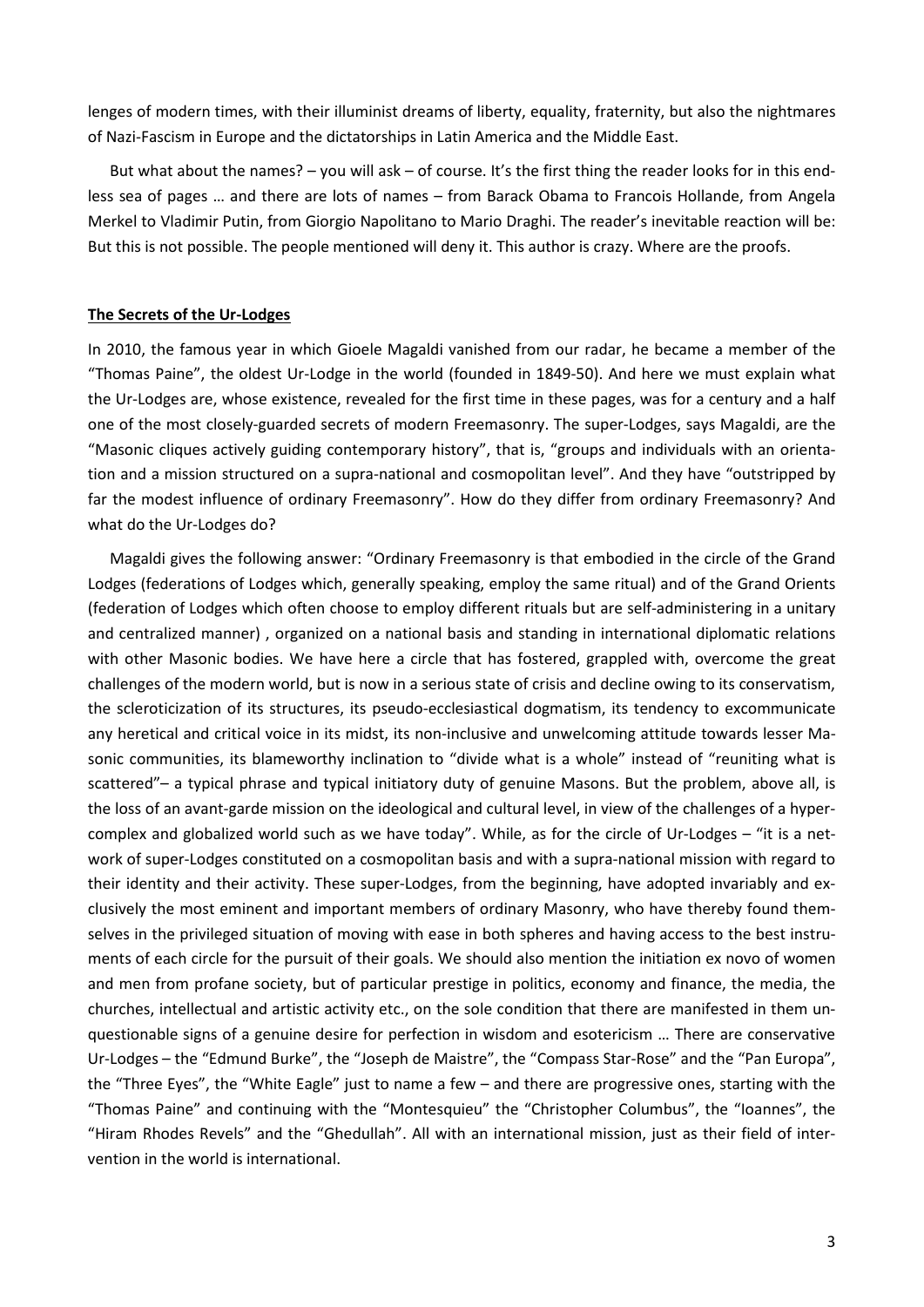From the "Thomas Paine" have come Freemasons who made the history of Italy and of the planet, such as Giuseppe Mazzini, Giuseppe Garibaldi (who was also the first Grand Master of the Grande Oriente d'Italia), John Stuart Mill, Victor Hugo, Jules Michelet, Louis Blanc, Pierre-Joseph Proudhon. But also Charles Darwin, John Dewey, George Bernard Shaw, Alexander F. Kerensky, John Maynard Keynes, Mahatma Gandhi, George Orwell, Altiero Spinelli, Nelson Mandela, Arthur Schlesinger Jr., Eleanor and Franklin Delano Roosevelt, who was however, also closely connected to the Grand Lodge of New York State and was in fact initiated in 1911 within the "Holland Lodge" No.8 in the Orient of the Big Apple. These names are enough to convey an idea of the immensely rich history and the international significance of this super-clique of super-Brothers

Well, in 2010 the ex-Maestro Venerabile of the "Monte Sion" had the opportunity to gain access to the documents conserved in the (highly secret) archive of the "Thomas Paine", and in the four years that followed he was able to examine a mountain of papers definitely not meant for profane eyes: minutes of meetings, diplomas, texts, letters, architectonic tables, membership lists, documentation of work done by the Lodge. And then? "Together with the other Brothers who collaborated on the preparation of this book (Massoni) we had access to the documents conserved in other Lodges, such as the "Ioannes", the "Montesquieu", the "Edmund Burke", the "Three Eyes", the "Compass Star-Rose", the "Leviathan", the "White Eagle" and the "Hathor Pentalpha". Then, cross-referencing enabled us to reconstruct given events with the maximum philological and hermeneutic rigour.

But the documents? The proofs? The final validation? – "The originals remain with their natural custodians, that is, the secretaries and archivists of the various Ur-Lodges." And there they must stay: in their hands. "But the undersigned (Magaldi) and the other Brothers working on the draft of 'Massoni' went to the trouble of photocopying all the material examined, plus the vast amount still to be examined, and of depositing it in duplicate with various solicitors and lawyers in Paris, London and New York". … Magaldi hopes one day to get permission to publish an anthology that would make the material available also to students outside the Masonic Fraternity. "If open denials and challenges arise, the documents will be released, with the help and involvement of the media." But not only this. Four eminent members of the world-wide Masonic establishment, Brothers who have contributed to Massoni "with their precise and fully substantiated revelations" and who, for the present, in the book, hide behind an initiatory pseudonym, have declared themselves ready to "step forward publicly in their true identity". This is not just any kind of book. The publication of Massoni is a declaration of war against the oligarchic, technocratic and antidemocratic projects concocted by the most reactionary and neo-aristocratic members of the Ur-Lodges in our time. They are projects involving Italy, Europe and the West, and thus the planet as a whole.

#### **The Pursuit of Power with Set-Square and Compasses**

So, what is Freemasonry today, Magaldi? "Freemasonry always goes in the same direction, namely, towards knowledge and power, both material and spiritual." And who are the personalities involved? – Angela Merkel, Gerhard Schroder, Nicolas Sarkozy, Francois Hollande, Jacques Chirac, Francois Mitterand, Tony Blair, Margaret Thatcher; almost all the U.S. Presidents except Jimmy Carter, Richard Nixon and Ronald Regan, who were not Masons but para-Masons; and Deng Xiaoping, Vladimir Putin and before him Michail Gorbachev, Boris Yeltsin, Josef Stalin, Vladimir I.U. Lenin. And the Shah of Persia Reza Pahlevi, Golda Meir and Moshe Dayan, the anti-apartheid leader Nelson Mandela, Mahatma Gandhi, even a Pope who has recently been canonized, John XXIII, Gianni Agnelli, Giorgio Napolitano, Francesco Cossiga, Massimo D'Alema. We could fill a telephone directory with this avalanche of names. All Masons – All belonging to an Ur-Lodge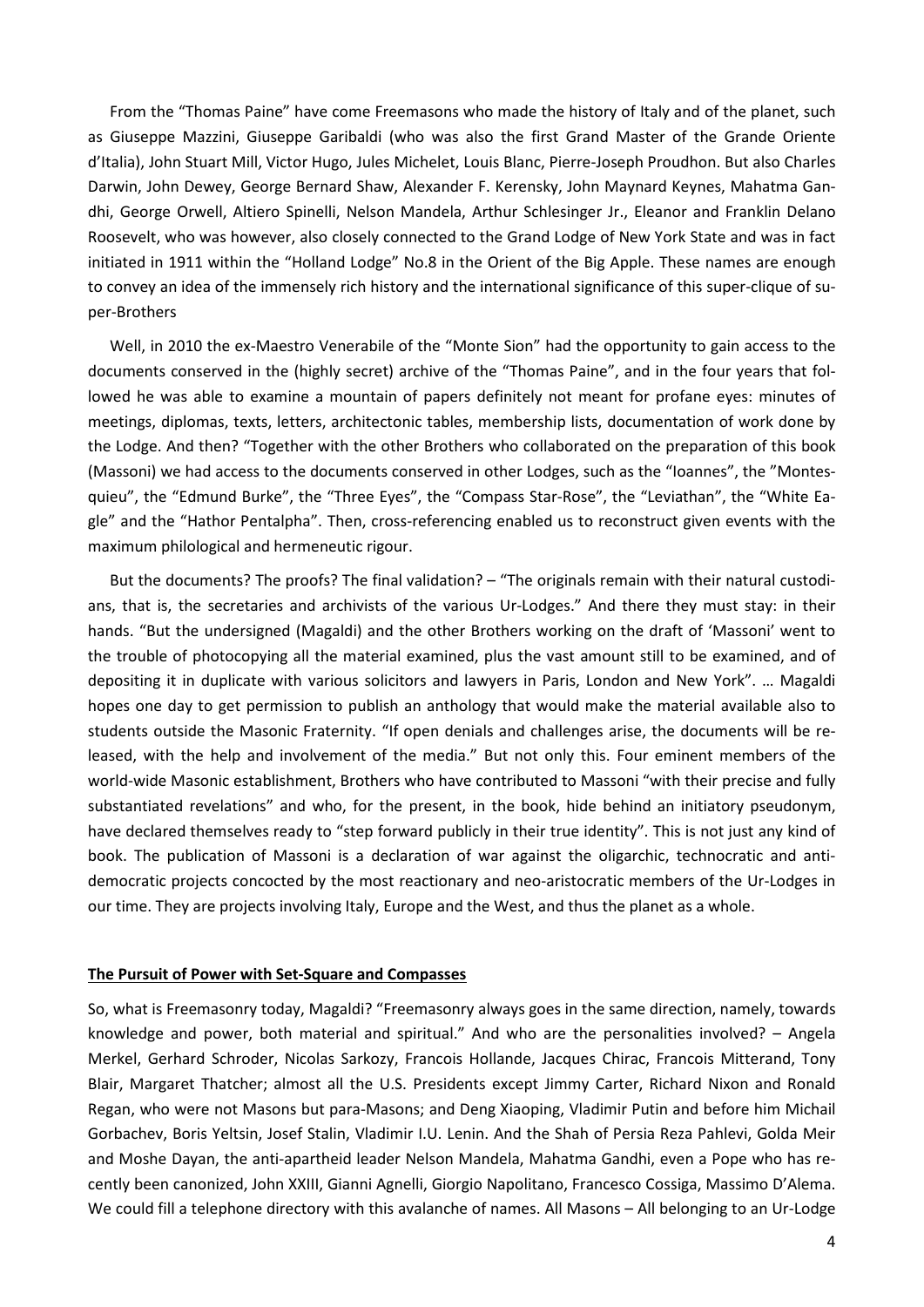… And if Magaldi says: "Mario Draghi belongs to five Ur-Lodges", the profane reader can only believe – or not believe.

Magaldi, today the power is Masonic. The real power. Is that so? "Without a shadow of a doubt. Real power is Masonic." Does there exist any world leader at this moment who has not been supported by Freemasonry in his ascent to power? – "No there is no chance for anyone who is not himself a Freemason or supported by Freemasons to rise to a position of real importance. We are unaware of it, but the aproned Brothers are behind every important event of our history. And there is a tough dialectic, at times fratricidal, between the back offices of different orientations. There are democrats versus the neo-aristocrats; the progressives versus the conservatives. And it is not always easy for us to understand who and what, and on which side he stands and why. For example, the rise of a Mussolini or a Hitler also came about thanks to the unscrupulous support and still less scrupulous financing on the part of the conservative Anglo-American Masonic milieu, and their defeat was due to the efforts of two Freemasons of solid liberal or democratic conviction, namely Churchill (initially a conservative and pro-Fascist) and F. R. Roosevelt. So far, everything is straightforward. Things get more complicated when we discover that Churchill and Roosevelt, before they could declare war on the Nazi/Fascists, had first to overcome a powerful anti-war movement among the Brothers. And those opposed to an intervention in Europe were conservative Masons (some of whom, paradoxically enough, were Jews) who were doing lucrative business with the Nazi-Fascists.

Shall we complicate the picture still further? In those same years the conservative Brothers were also doing business with the U.S.S.R., another theoretical enemy, thanks to their Masonic connections with the Communist establishment born of the 1917 Revolutions. These Revolutions were financed, so "Massoni" assures us, by the same array of Ur-Lodges which officially were engaging in the struggle against Communism during the Cold War that came later. The Masons have always been extremely good at playing at more than one table at the same time – whether on this side or the other side of the Iron Curtain.

Though in fact the ordinary Lodges were strictly forbidden in the U.S.S.R. and the whole Eastern European bloc – as in all the totalitarian dictatorships, and in the Catholic Church (a coincidence?) – the Party chiefs always found it more profitable to follow a double track. Important figures like the General Secretary of the Soviet Communist Party and his successors Yuri Andropov and Kostantin Chernenko, Mikhail Gorbachev and Boris Yeltsin, but also heads of the KGB and future leaders such as Vladimir Putin, requested, and were quietly granted, membership of a number of the Ur-Lodges active between West and East, with firm roots in the Middle European region. And is it not peculiar that the super-Lodge most courted by the Communist nomenclatura was fiercely reactionary and conservative in its orientation?

The "Joseph de Maistre" is a very, nay extremely, élitist institution with an incredible history: created in Switzerland at the beginning of 1917, it actually had as one of its promoters Vladimir I.U. Lenin, who organized its refounding in March 1921 on the occasion of the  $10<sup>th</sup>$  Congress of the Communist Party of the Soviet Union. This was the same Congress, as Magaldi reminds us, which "issued, amongst other things, a dictate forbidding the forming of movements within the Party".

One thing I don't understand, Magaldi – Why did the Communist leaders have to attend Masonic gatherings where they would have been rubbing shoulders with the German and Euro-Atlantic jet-set of conservative Freemasonry – with the enemy, in other words? – "Because these Ur-Lodges were in a position to link hidden Communist power circles with Western cliques that are just as secret." But why choose, as Brezhnev did, a super-Lodge like the "De Maistre" which was firmly opposed to an easing of tension between the Western and Soviet blocs?" Precisely for that reason. So that the areas of tension between the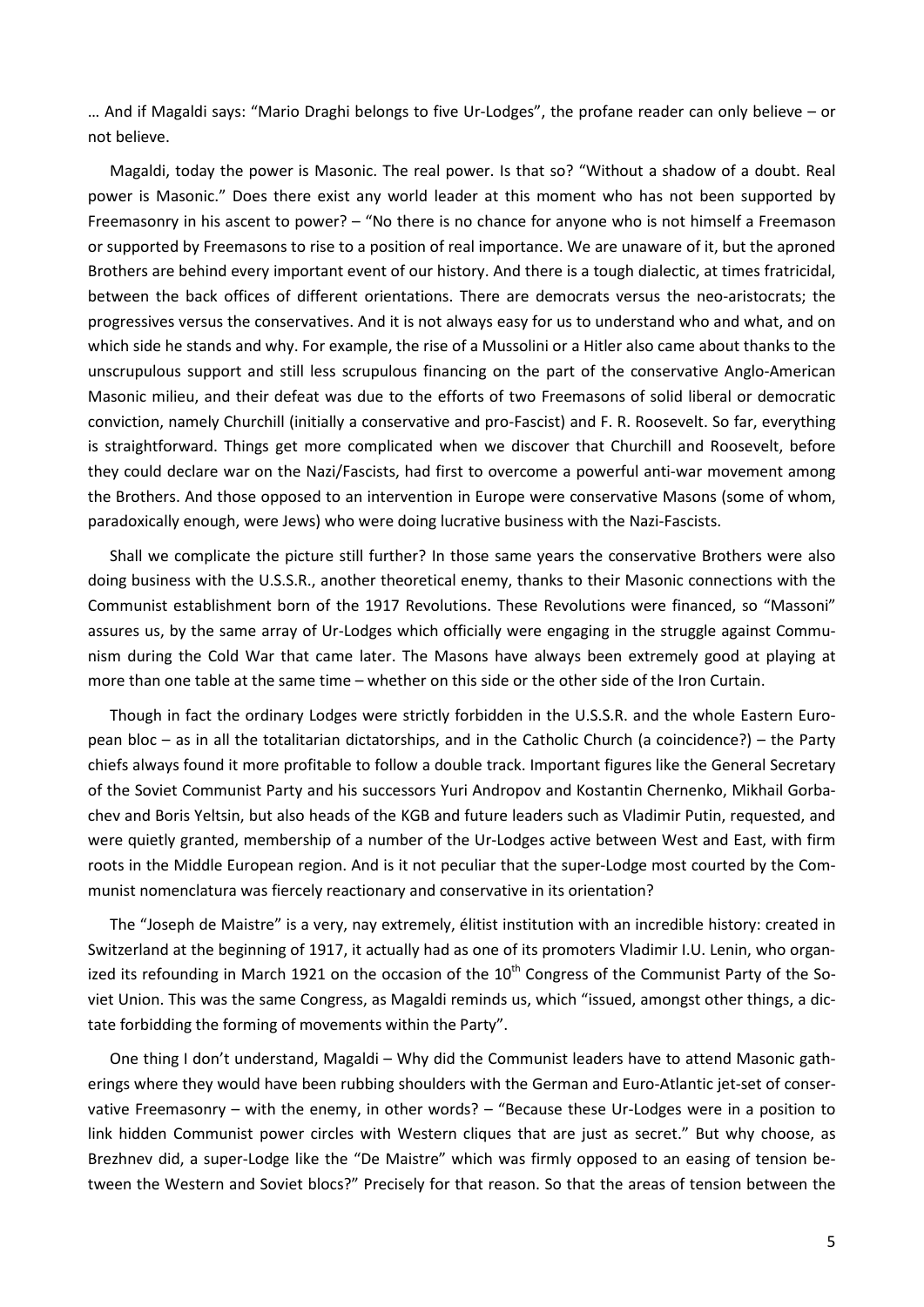two super-powers could be planned in such a way, that both sides could profit both politically and economically." Very simple to understand! – And this, ladies and gentlemen, is how the back office works …

### **From the Trilateral to Bilderberg. Diabolical para-Masons?**

The Trilateral Commission. There we have it. The obsession of legions of conspiracy theorists who, for years, have doggedly asserted the existence of a supreme authority steered by a handful of Illuminati who decide the fate of the world, together with the members of the Bilderberg Group – another diabolical entity which operates covertly – and a series of other clubs and associations more or less openly offshoots of Freemasonry. – Is all of this true, Magaldi? Brother Gioele bursts out laughing – "Of course not. The Bilderberg Group and the Trilateral Commission, just like the Bohemian Club, the Fabian Society, the Pilgrim's Society, the Round Table, the Royal Institute for International Affairs, the Council of Foreign Relations, the Mont Paladin Society, the Group of Thirty, the Bruegel, the Gruppo Spinelli, and so on, all stand under the iron control of the Ur-Lodges. They are para-Masonic associations with only secondary functions relative to the goals pursued by the Masonic élite in the strict sense." – Does this mean they decide nothing whatever, despite the fact that at every meeting of the Trilateral or Bilderberg opinion leaders from everywhere imaginable are present? – "Yes, it is really so. ... Societies like the Bilderberg or Trilateral, however they may differ in their style of communication … have the task of acting as lightning-conductors, distorting mirrors, smokescreens and distractions on behalf of the Masonic back office where the real questions of power today are discussed and deliberated. …"

# **The Empire Strikes Again?**

Isis. The Egyptian goddess. Patroness of magic and of spiritual and material power, feminine cosmic counterpart of the god Osiris. She who in esoteric myths and rituals is often made to coincide with another goddess: Hathor. – "Hathor Pentalpha", the Lodge of vendetta and blood-thirst. The rabid Ur-Lodge, joined in 2009 by an obscure member of Al Qaeda in Iraq who had been imprisoned in 2004 as a dangerous terrorist and who, immediately after joining the Lodge, had been miraculously released – to the great consternation of the military in charge of him. – Abu Bakr el-Baghdadi. The leader of Al Qaeda in Iraq. The man who in April 2013 proclaims to the world the birth of Isis and the start of global war against the infidels, while in America (is there anyone left who still believes in miracles?!) – "the official launching takes place of the candidacy of "Hathor Pentalpha" Brother Jeb Bush for the White House presidential elections of 2016."John Ellis Bush, Republican. Governor of Florida until 2007. But, more imporantly, son of George Herbert Walker Bush, 41<sup>st</sup> President of the U.S.A., founder of "Hathor Pentalpha" and father of George W. Bush, President no. 43, also a member of "Hathor Pentalpha". – Is the circle closing? From now to 2016, thanks to the advance of Isis, met without resolve by an Obama administration that was "taken by surprise", and thanks to the daily horror of decapitations on TV, the fundamentalist proclamations against Western civilization, the massacre of the Yazidis buried alive by bulldozers, or that of the Kurds armed (of course) very little and poorly by the big powers, thanks to all this. … … a formidable global campaign will be conducted to install a new Bush in Washington. Yet another warlike Bush, again able to seduce American voters, and not only them, with the promise of a "global war" on the terrorism that threatens our civilization and our security. This will bring us "new wars without end in the Middle East", and new billion dollar trade deals for the military-industrial complex, and new freedom-destroying laws in the entire western world, imposed to guarantee the security of worthy citizens against the threat of the jihadist enemy. It will be in short, the triumph of